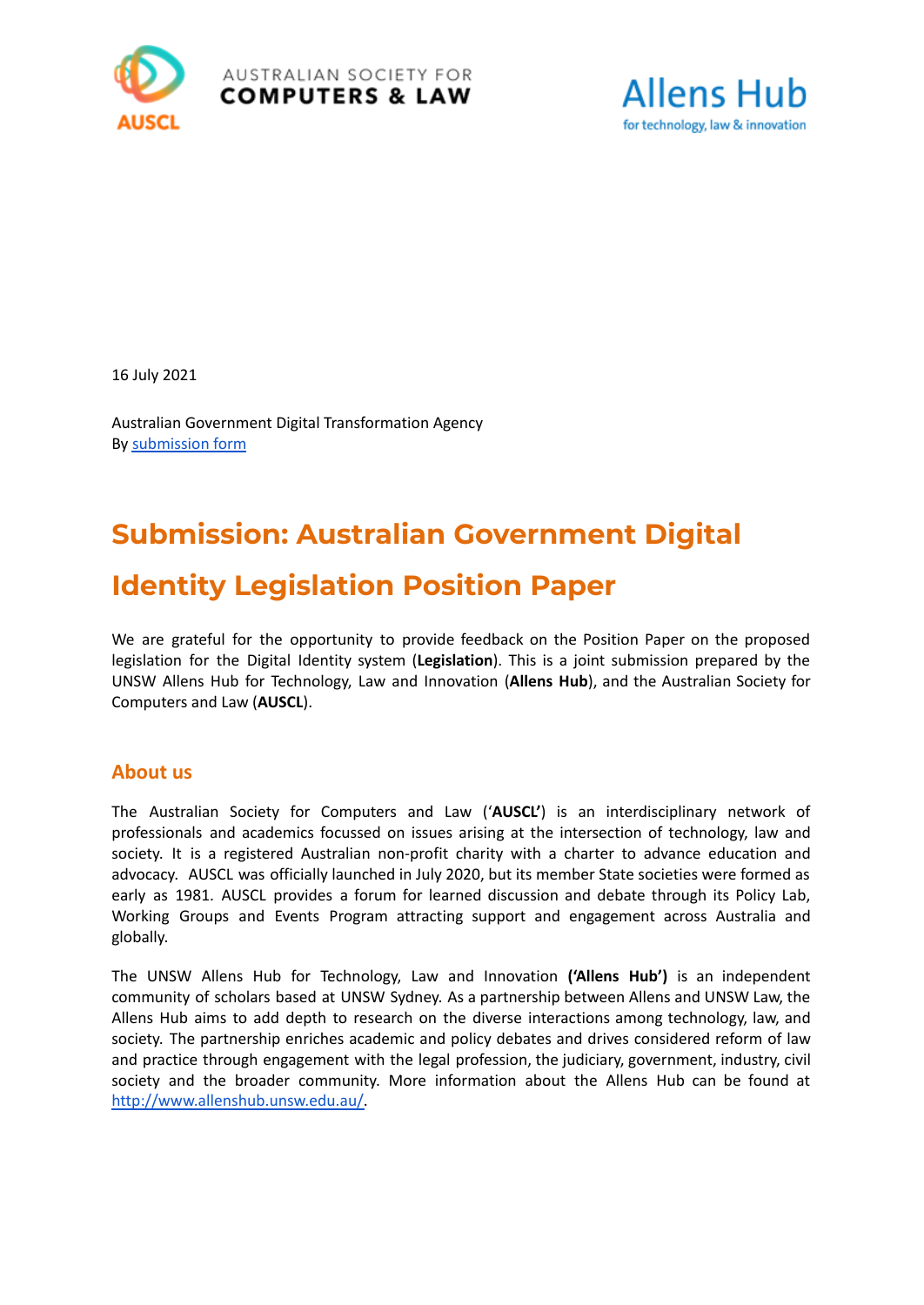# **About this Submission**

Our current submission is not intended to be a comprehensive response to all of the issues raised in the Australian Government's Position Paper on Digital Identity Legislation. Instead, our current submission is limited to comments and feedback on the following areas:

- 1. Independent oversight of the system;
- 2. Onboarding to participate in the system;
- 3. Individual and User expectations;
- 4. Privacy and consumer safeguards;
- 5. Security requirements and incident responses;
- 6. Record keeping and data retention; and
- 7. Liability and redress framework.

Our submission reflects the views of our respective organisations, and does not reflect the views of our employers, clients, workplaces or any other associations of which we may be part.

# 1. Independent Oversight of the System

The position paper indicates in Sec 3.1 that the Legislation is intended to ensure effective governance and regulation of the system by means of:

- an independent statutory office holder, the Oversight Authority (**OA**), advised by expert Advisory Boards appointed by the Minister;
- the Information Commissioner overseeing compliance with the additional privacy safeguards in the primary Bill for the Digital Identity system.

Various issues must be addressed to ensure the effectiveness and independence of the OA including:

- Availability of a public-facing channel to consider and address any issues or complaints raised by the public;
- Accountability and transparency mechanisms to ensure at all times the unbiased stance of the OA, influenced by any external or vested interests;
- Adequate and appropriate levels of resourcing to ensure the effective operation of the OA's compliance frameworks. The OA must have the financial and technical capacity to perform its regulatory and compliance functions, such as by ensuring staff have high proficiency in the skills and knowledge required for inquires inquiry and investigations;
- Sufficient capacity of the OA to effectively manage and perform its function particularly during the the initial introduction of the Digital Identify system which can be reasonably anticipated to involve confusion and disputes;
- the Office of the Australian Information Commissioner must receive appropriate additional funding and resourcing to manage the increased workload associated with the Digital Identify system;
- The *Privacy Act 1988* and the proposed *Data Availability and Transparency Bill 2020* should apply to the Oversight Authority to protect the privacy of the general public;
- Consideration should also be given to other oversight bodies, for example the role of federal, state and territory bodies that oversee police agencies and their role in investigating incidences of prohibited activities in the legislation (such as speculative profiling).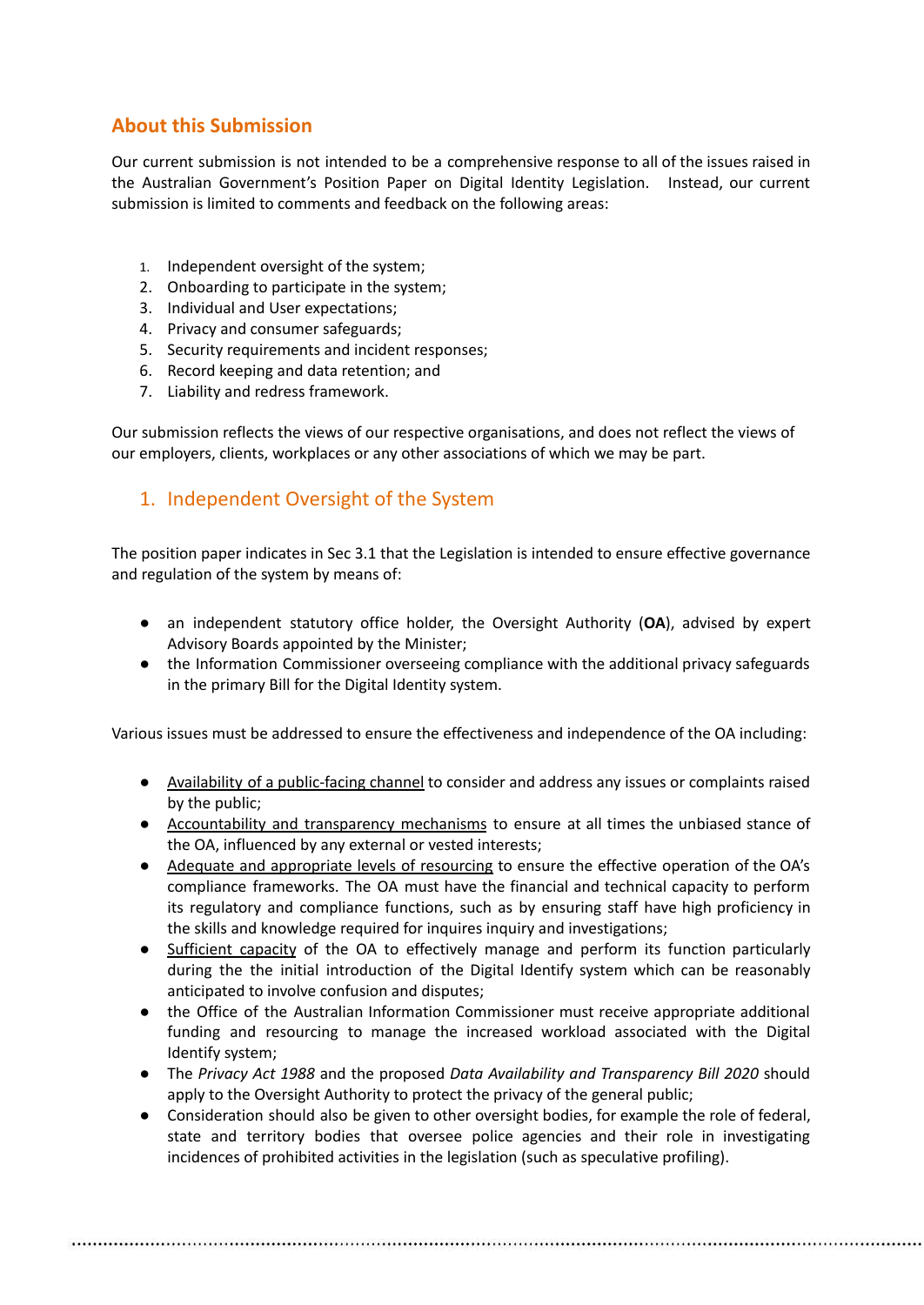# **2.** Onboarding to Participate in the System

It is proposed in Sec 5.4 that the Legislation will allow for a government body, company, trust, partnership or unincorporated association wishing to participate in the system as a relying party to apply to the Oversight Authority be onboarded to the system. Once approved, the relying party will be listed on the Participant Register and will become a Participant in the system.

It is worth considering that the system requires clear onboarding guidelines for Participants to register. It is also worth considering what types of information will be available to participating organisations in the Government's Trusted Digital Identity Framework (TDIF), whether they will be able to share users' personal information with each other, and what level of access they will gain once they become Participants.

Another point to consider is the geographic location of Participantsand their staff members. Personal information of Australian citizens should not be held on servers located outside Australia or stored by or within overseas organisations. Even if there is a local presence of an international company, technical support and system administrators may still reside overseas and be able to access data from overseas. Overseas access to personal information may expose Australian data to foreign jurisdiction, such as the United States' Uniting and Strengthening America by Providing Appropriate Tools Required to Intercept and Obstruct Terrorism Act (USA PATRIOT ACT) or European Union's General Data Protection Regulation (GDPR). It is crucial that information in the Digital Identity system is retained and managed within Australia and to ensure the integrity of the system.

Detailed technical security requirements also need to be addressed for any participants, if onboarding to this system means they will gain access to additional personal information. Additional data governance, privacy and incident management requirements should also be included and addressed in detail.

The legislation will also allow for application only in-part TDIF Providers, which means TDIF providers will be accredited based on their specific roles. Government bodies or companies which choose to be TDIF-accredited for roles they perform in their own digital identity systems can rely on TDIF accreditation to build trust in their systems without being subject to the entirety of the Legislation. This may be an area of risk as organisations may take advantage and advertise as being TDIF-accredited without being legally liable for all the requirements. It will be a concern if TDIF providers are accredited for only some of the roles they perform so are not subject to the same privacy and security standards for all of the roles they perform. The legislation may wish to require TDIF-accredited entities to state clearly the roles for which they are and are not accredited and specify the applicable requirements for each specific role to avoid misunderstanding.

## **3.** Individual and User Expectations

From an individual and consumer perspective, some of the common considerations of working with various TDIF providers may include:

● transferability and portability - whether identity registered and verified at one provider can be ported to another provider easily;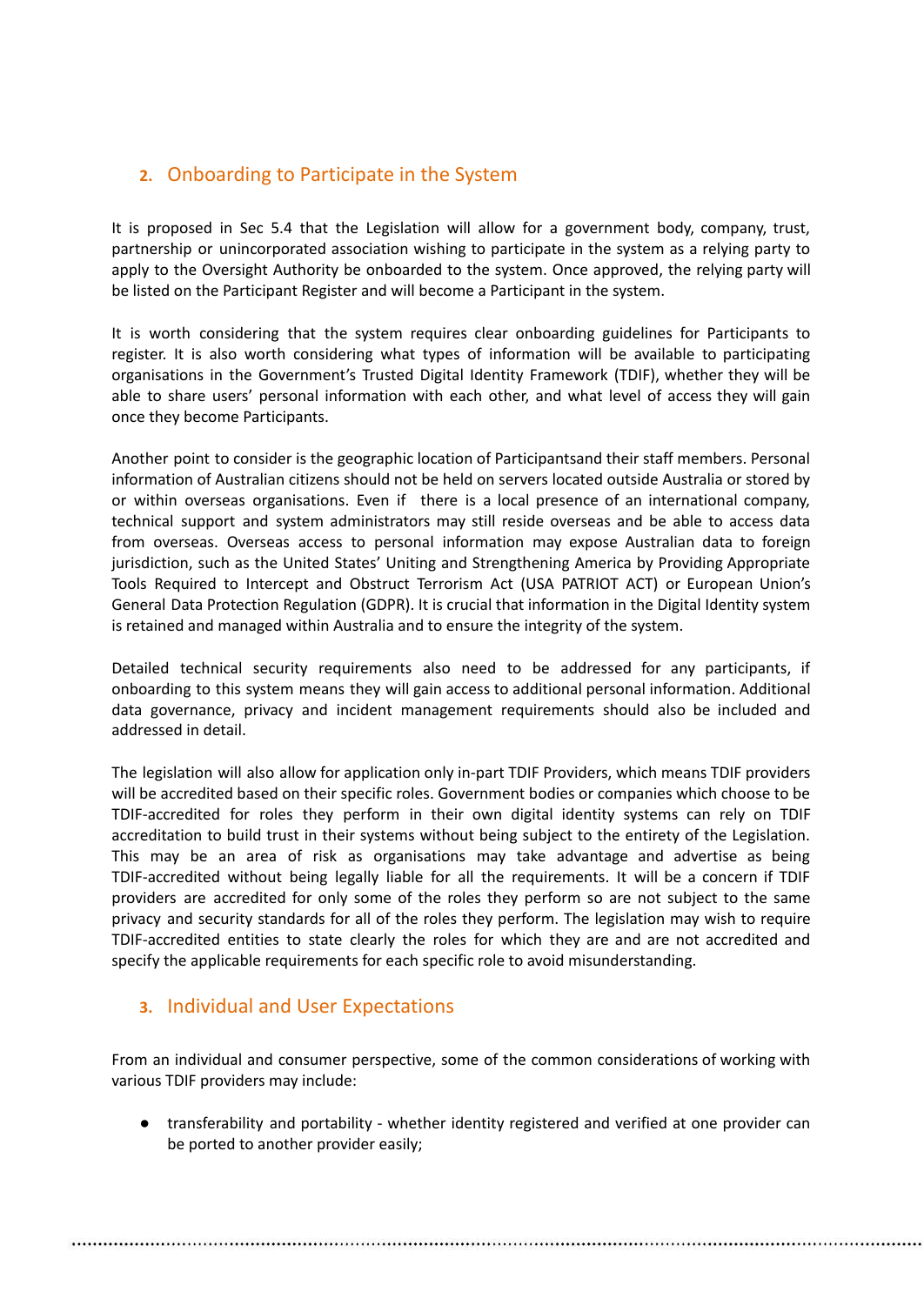- cybersecurity and data safety whether all the providers are subject to the same security requirements;
- jurisdiction digital identity related information should not be stored on overseas servers or handled by overseas organisations;
- digitalising certain paper records for convenience, such as wallet, credit cards, licences and professional certification;
- consistency in the verification process different providers should adopt the same ID verification process to ensure a consistent user experience;
- consistency in the collection notices express consent needs to be collected from the users and passed on to relevant parties. There should be a specific mechanism and a consistent approach across various providers, and a simple way for users to understand the process. It is recommended for organisations to use consistent infographics or videos to explain collection, disclosure, and use of identity information in a simple way.

Other considerations may include multi-language support for different cultural backgrounds, and guardian verification for minors using the TDIF service.

## **4.** Privacy Safeguards for Individuals and Consumers

The position paper provides in Sec 3.5 that the Trusted Digital Identity Framework (TDIF) currently includes a range of system specific privacy and consumer protections for Users. One of the key purposes of the legislation is to ensure privacy and consumer safeguards within the TDIF are enshrined in law, providing enhanced protections for User data and personal information on the system. This will provide clarity for Users on:

- how their data will be used and the requirement for consent;
- who can access their data and in what circumstances, with strict penalties for misuse of that data;
- what the liability, penalties and redress are for fraud or misuse of data.

This area may be at least partially addressed in the reforms to the Privacy Act (Cth) as the reform process aims to address these areas. The new Digital Identity Legislation should reconcile with the new Privacy Act to avoid any conflicts.

#### *Concerns in relation to Data Enrichment and other issues*

Moreover, there currently is no clear definition or description of data enrichment in any legislation, and in practice there are many variations of data enrichment. Data specialists often gather various streams of insights, many de-identified, from different sources and run advanced algorithms to generate new insights attributable to individual consumers for data enrichment.

It needs to be addressed that data enrichment today is no longer a simple solution of taking data from one source to combine with the other source. It is a process involving many data streams and often it does not need personal information to achieve data enrichment. Any sharing of insights on an individual level, even de-identified, may be used for data enrichment.

It is also worth noting that one of the privacy protection mechanisms requires decentralising personal information storage. By creating a unique digital identity and centralising the storage of relevant IDs for verification purposes, it may create additional identity theft risks for users using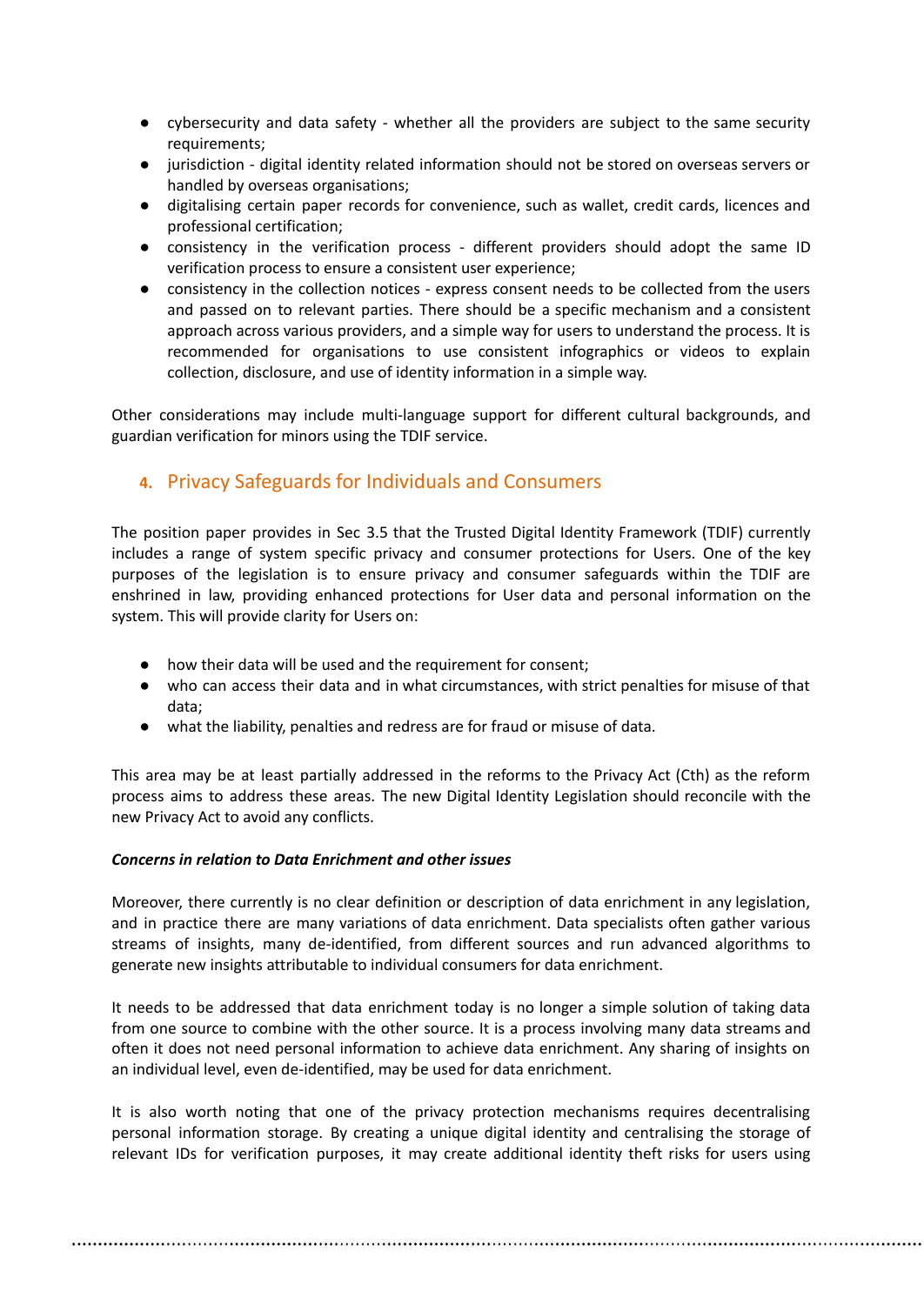digital identity. It is strongly recommended that a Privacy Impact Assessment be conducted over the operational solution before this initiative goes live.

Finally, there is a suggestion that Accredited Participants will be entitled to "de-identify the data to create aggregate data". It is important to understand in this context that de-identification is a process, not an end-state. In other words, it is possible to re-identify data that has gone through a de-identification process. It would therefore be useful to specify a meaning of "aggregate data"; the work in NSW on a quantified personal information factor may be useful here.

## **5.** Security Requirements and Incident Responses

The position paper provides in Sec 3.5.1 that the TDIF accreditation scheme and the Digital Identity system are designed to provide Users, TDIF Providers, Accredited Participants and Participants alike, a safe and secure framework to access and provide digital identity services.

Additional technical requirements should accompany the Legislation so that participating organisations will be required to meet the same security standards. The legislation should consider introducing the requirement for an annual security audit for accredited organisations. The Legislation should also consider designing re-accreditation, annually or every three years, into the process to ensure organisations continue to meet the same security standards (similar to ISO re-accreditation).

Security audit and assessment should be provided by the Oversight Authority to ensure compliance. Incident response will be supported by the Australian Government through the Australian Cyber Security Centre (ACSC). Information sharing for security and incident management purposes should be governed with strict access and data retention requirements. Personal information should be de-identified in the data sharing process where possible.

## **6.** Record Keeping and Data Retention

The position paper provides in Sec 7.4.8 that metadata and activity logs may be retained by Accredited Participants for a period of seven years (consistent with many of the disposal authorities under the Archives Act and retention obligations under the *Corporations Act 2001* (Cth)) after a User deactivates their digital identity or their account is deleted for inactivity, or in the case of an identity exchange, seven years after it is collected.

Several aspects should be considered regarding record keeping and data retention:

- The new Digital Identity Legislation should specify its relationship with existing data retention legislation to avoid any conflict and further fragmentation of this already complex area of law;
- If a state government agency collects digital identity information, it may fall under State records management legislation (e.g. State Records Acts), and relevant record disposal may be permitted by the Board of the State Archives and Records Authority;
- There may be different retention requirements for logs and metadata related to digital identity verification (e.g. when the application was initiated, whether it was successfully verified, etc.) versus the actual personal information (e.g. names, date of birth, driver's licence number, a copy of passport for verification, etc.). For inactive users, it will be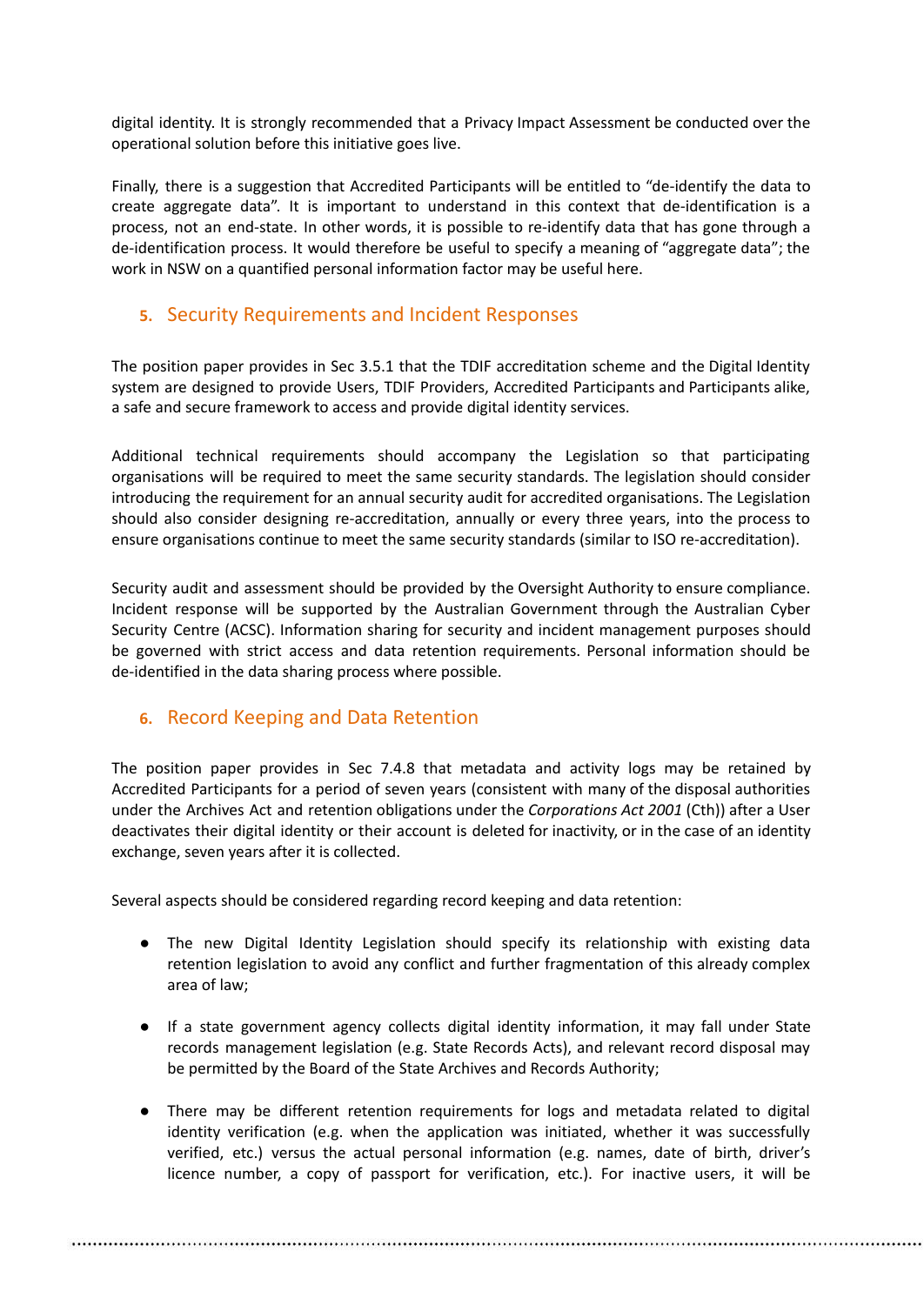preferred if the actual personal information can be de-identified in storage immediately following account deactivation. This means information such as names, emails and date of birth will be de-identified, but account numbers, unique user identifiers, account activities, user history, deactivation date, system logs and non-personal metadata information will be retained for 7 years;

- Whether users have a right under the Privacy Act to request their personal information be deleted - organisations may refuse to permanently delete a user's personal information if the Legislation requires organisations to keep the entire records for 7 years. This may need to be considered as an accredited organisation may no longer be accredited and users may wish for the organisation to delete their personal information;
- Collection notification if users will not be able to request their personal information be deleted for 7 years, this should be communicated to the users clearly in the collection notice prior to users providing their personal information;
- Using or sharing of information related to digital identity deactivated users may not expect their digital identity to be used or shared. If organisations will continue to hold such information for as long as seven years, relevant requirements should be in place to restrict organisations from using or sharing such information collected from deactivated users.

We welcome the suggestion of conducting a full Privacy Impact Assessment to consider this aspect.

## **7.** Liability and Redress framework

Assuming the Legislation is open-ended so that digital identity can be used in potentially any context, there are contexts where substantial and irreversible risk of harm to individuals from identity fraud may arise. In our view this is an area of very significant concern.

Examples include use in land transactions, where the Torrens system means that transfers are rarely reversed even in the context of identity fraud, and large transactions where customers agree to be bound as part of standard terms and conditions. In such cases, it is completely inadequate to merely offer Users "advice and assistance" (even if extensive) - rather, it is important to consider whether and how financial losses are compensated. Failure to address such issues will adversely impact trust in the system, and ultimately its effectiveness.

From an individual User perspective, it does not matter *where* liability falls. It is proposed to limit liability on Accredited Providers (to situations involving bad faith or legislative breach) and on the Oversight Authority. It seems therefore that, in most cases, the proposal is for the loss to lie with individual victims of identity fraud. This is despite the fact that those individuals are the least able to avoid the loss (they do not control cyber security practices of those in the system), are the least able to measure and understand the risk (including due to a lack of transparency about cyber security protocols), and are the least likely to seek insurance against the risk (partly due to a lack of such understanding). Limitations on liability, if offered, should therefore be accompanied by a practical, accessible mechanism to compensate Users who suffer financial loss as a result of using the system.

The most efficient mechanism for this may be to establish an assurance fund or compensation mechanism (funded by fees or through insurance) in the Legislation. The current proposal that places responsibility and the onus of proof on Users who suffer financial loss (compared against a standard that in most cases of harm will not apply) fails to incentivise the adoption and maintenance of strong